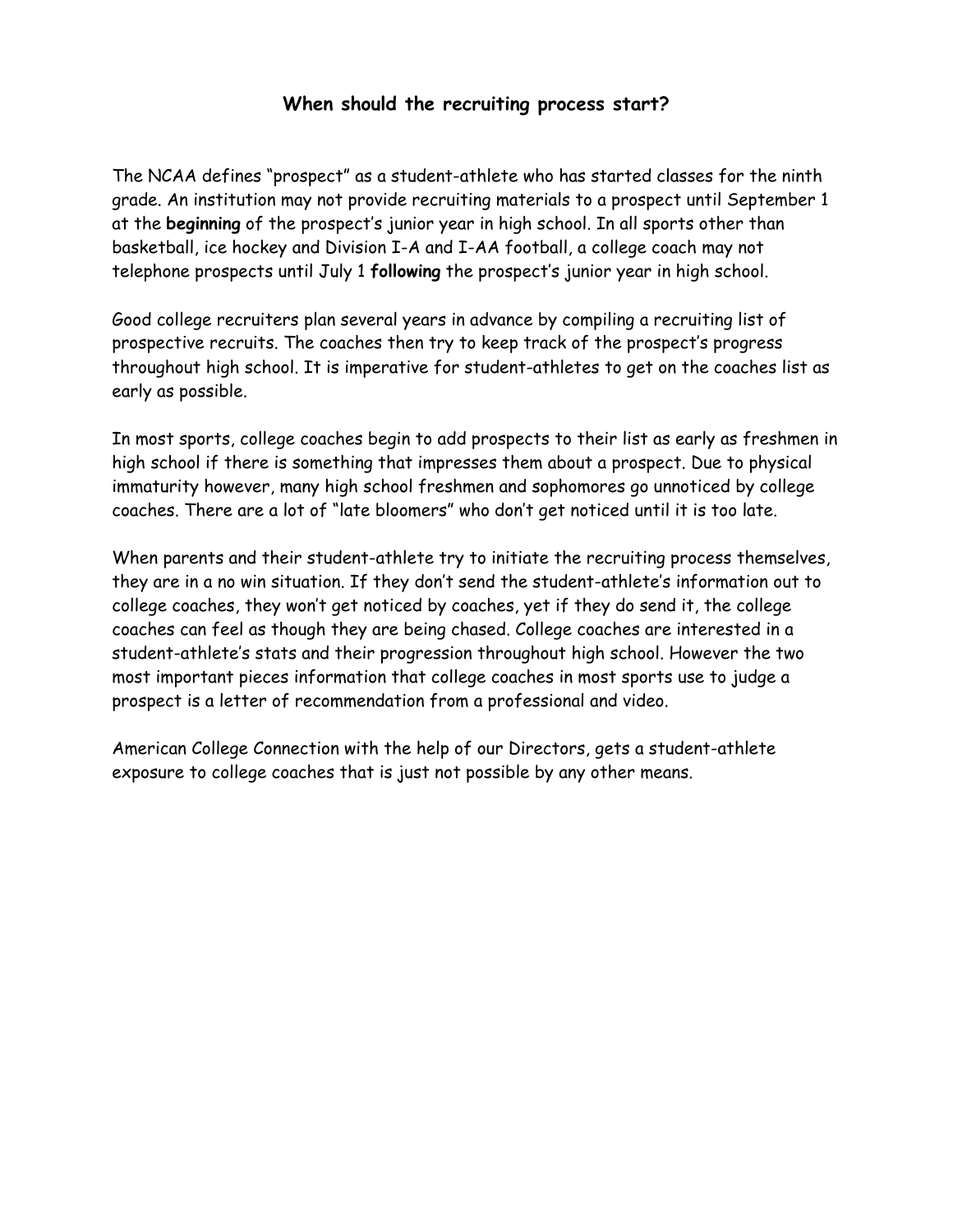## **Eligibility**

To be academically eligible to participate in collegiate athletics a student-athlete must meet certain requirements coming out of high school. These requirements are a combination of Grade Point Average in core courses and SAT or ACT scores and vary with each level (Divisions I, II, III, NAIA and junior college). The high school counselor should have a list of the requirements.

**Grades are important!** The first question college coaches ask about a potential recruit is how are the grades? It doesn't matter how athletically talented a student-athlete is, if they cannot meet the academic demands in college they will not be eligible to complete in athletics. By recruiting a talented athlete who cannot stay eligible, the college coach not only wastes their time and scholarship money, but they also will lose out on another recruit who could have played for them for four years.

**SAT-** for NCAA purposes, the highest scores achieved on the verbal and math sections of the SAT from two different national testing dates may be combined in determining whether the student-athlete has met the minimum test-score requirements.

**ACT-** for NCAA purposes, the highest scores achieved on the individual subtests from more than one national testing date may be combined in determining whether a studentathlete's sum score meets the minimum test-score requirements.

 It is a good idea to take the SAT/ACT more than once. It is recommended that you take your test(s) near the end of your junior year and once or twice early in your senior year if necessary. Don't wait until your senior year to begin.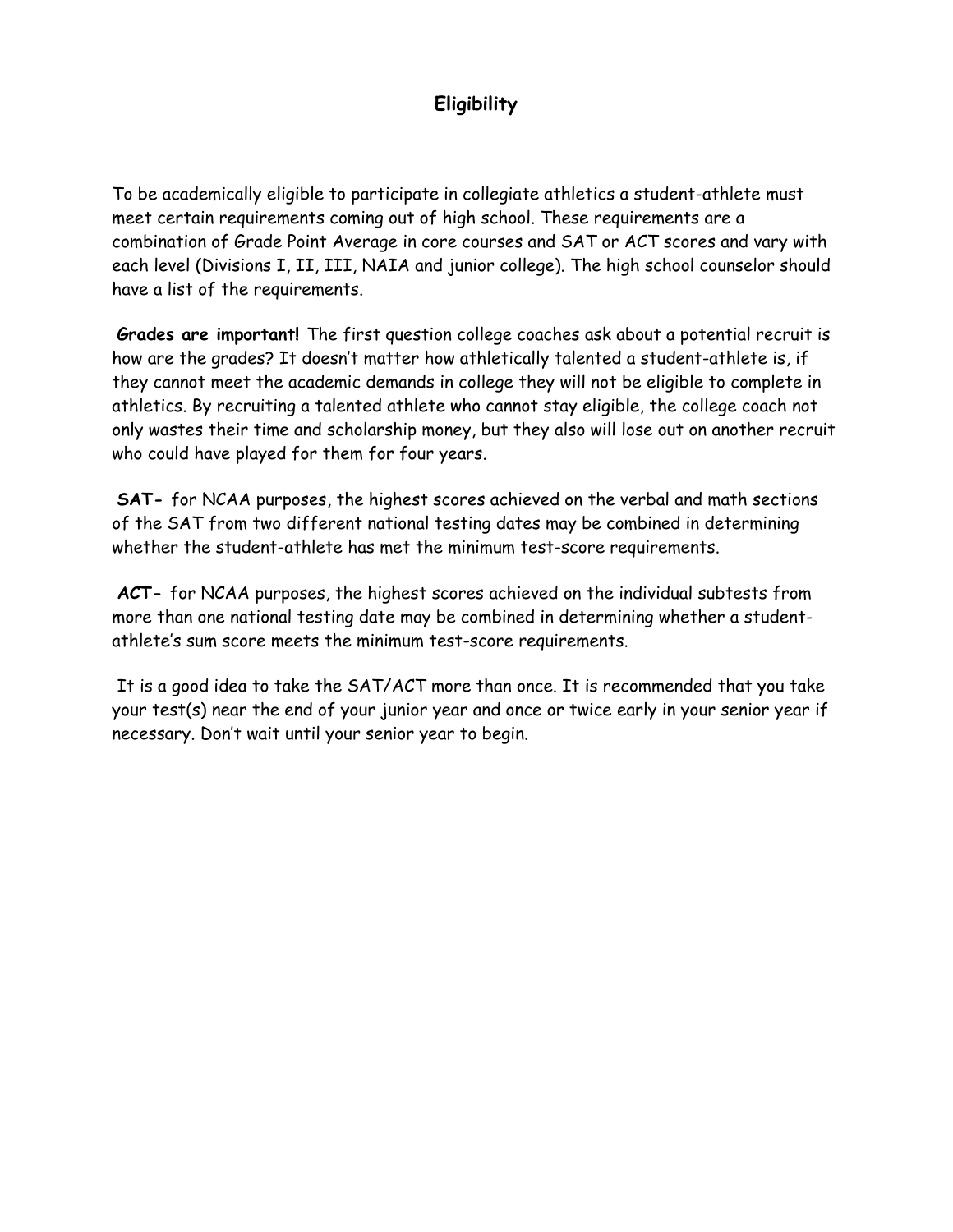## **Questions for the College Coach**

The following questions are taken directly from the American College Connection studentathlete handbook.

#### **ACADEMICS**

- 1. What emphasis does the coach place on academics?
- 2. What academic support is available? Are tutors provided free to student-athletes?
- 3. What is the policy for making up classes and exams when the team travels?
- 4. Is there a required study table for team members?
- 5. Are summer school scholarships available and do many team members attend summer school?
- 6. What is the graduation rate for team members? Most student-athletes take 5 years to earn their degree. Are 5<sup>th</sup> year scholarships available?

#### **TRAINING**

- 1. When does the season begin?
- 2. How many hours a week does the team practice?
- 3. What strength training is done and how is it coordinated with practice?
- 4. Does the coach have any suggestions on how you should be training now?

#### **COMPETITION**

- 1. Who does the team play outside of their conference schedule?
- 2. Are there any special rivalries?
- 3. Where does the team travel?
- 4. How does the team travel?
- 5. Is there a select travel team? What are your chances for making the travel team?

#### **EVALUATING**

- 1. Does the coach and the assistants seem to be the type of people you could look up to?
- 2. Has the coach given you the impression that you could reach your athletic potential on his team?
- 3. Does the coach make you feel that you can handle the academic and athletic workload?
- 4. Can you afford to attend this school? You and your parents should establish a price range that is affordable. If the coach has not offered you enough to make this possible, don't be afraid to let him know.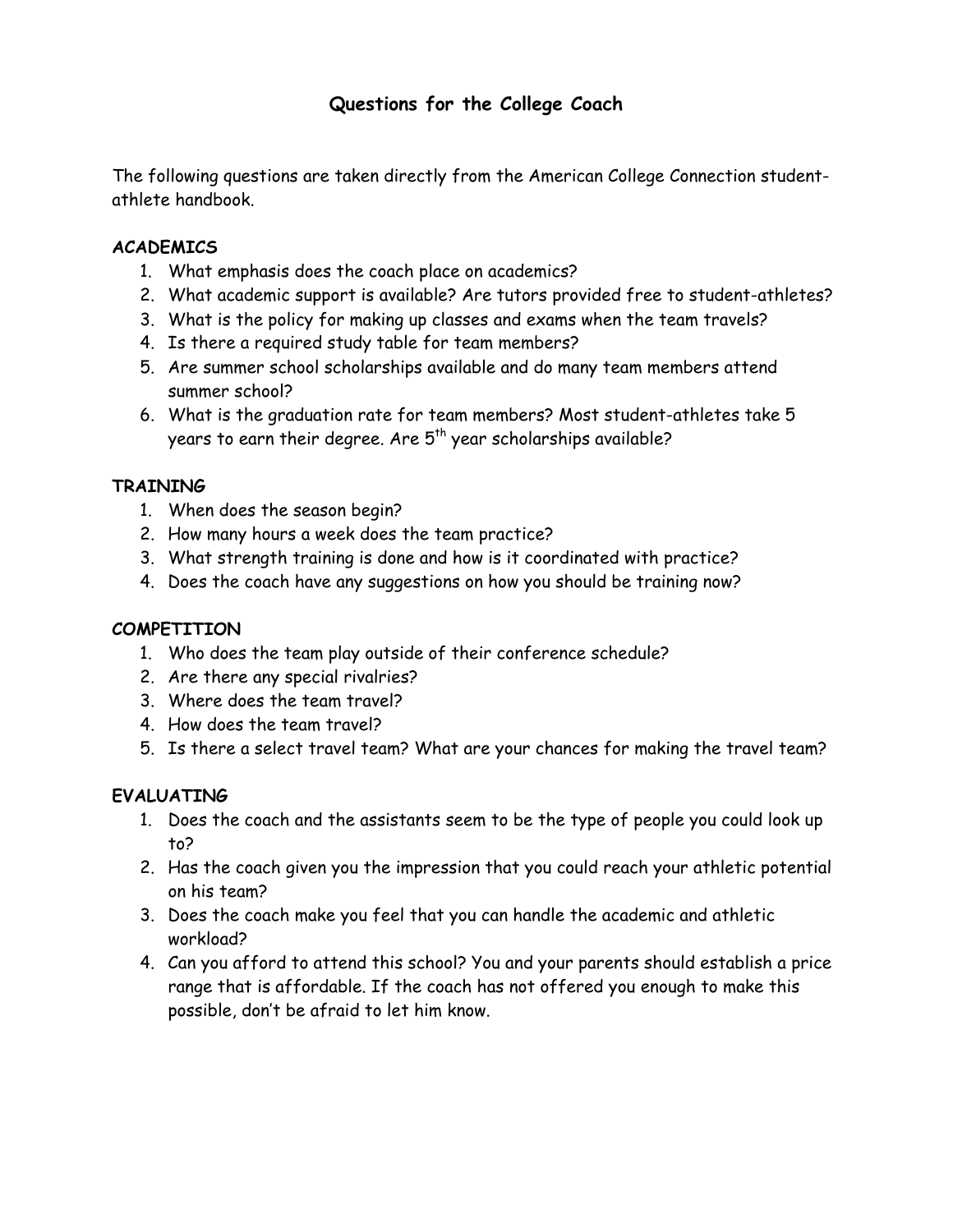## **Recruiting Trips**

There are two types of recruiting trips; official and unofficial. A recruiting trip becomes an official visit when it is financed in whole or in part by the member institution in Division I and II. The NAIA's interpretation is similar.

During the senior year, a student-athlete make only one official visit to a particular institution and take no more than five official visits to five different institutions. An official visit is not allowed until the student-athlete provides the institution with a PSAT, ACT or SAT score from a test taken on a national testing date under national testing conditions. There are no limits on the number of official visits to NAIA schools.

During an official visit (which may not exceed 48 hours), a student-athlete may receive round-trip transportation between home and the campus, meals, lodging and complimentary admissions to campus athletic events.

An unofficial visit is made at the student-athlete's own expense. There are no limits to the number of unofficial visits a student-athlete can make to any and all institutions. When planning an unofficial visit, the parents and student-athlete should contact the coach well in advance to schedule meetings and observe the team.

Whether a visit is official or unofficial, American College Connection recommends that a student-athlete prepare a list of questions to ask the academic advisors, coaches and current student-athletes. Recruiting visits should be taken very seriously. Official recruiting visits are very costly to the institution and very time consuming for the coaching staff, the team and the student host.

A recruiting trip is not an excuse for a party. A student-athlete will have 48 hours to evaluate a school and athletic team. Selecting the right school is one of the most important decisions a young person will make. When the student-athlete returns home from a trip, parents should help them organize their information and make sure the right questions were answered.

As part of our education package, American College Connection provides an extensive list of criteria that student-athletes can use to evaluate institutions.